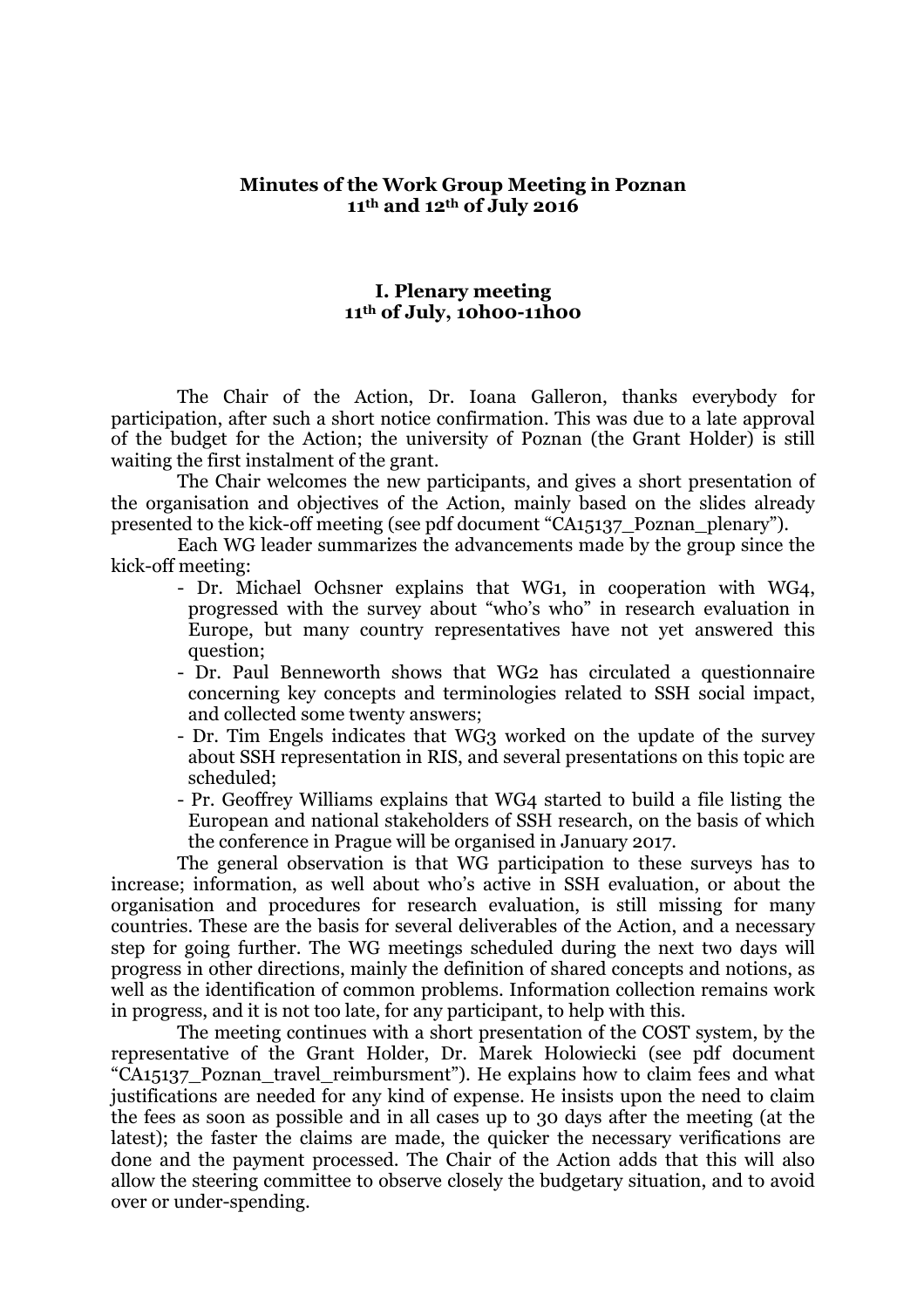The last two points of the morning are the website and the press release. Pr. Williams (chair of WG4) informs the participants that a provider has been found for the first one, but the contract cannot be signed until the first instalment of the grant. However, WG4 and the steering group have designed the structure of the site, and information has been collected from Action participants in the form of a short template and a picture. These are supposed to appear on the website, at some point. A provisional version of the site will be released as soon as possible.

The press release prepared by WG4 is as follows:

"The "European Network for Research Evaluation in the Social Sciences and the Humanities" is a new COST Action, starting in April 2016 and ending in April 2020, aimed at proposing clear best practices in the field of SSH research evaluation. The Action brings together various experts such as researchers in evaluation studies, policy makers and members of evaluation units, as well as researchers from SSH disciplines. The project will compare strands of work dedicated to SSH research evaluation, currently under development in different parts of Europe, in order to avoid unnecessary duplication and to upscale results; it will start with exchanges of experience in order to build a picture of practices across Europe and the state of the art in research on evaluation. During the subsequent years, the project team will organize conferences, workshops and meetings to bridge the gap between scholars in SSH research evaluation, research managers and policy makers.

COST is the longest-running European framework supporting trans-national cooperation among researchers and scholars across Europe. It was created in 1971 to bridge the gap between science, policy makers and society. The framework supports the mobility of researchers across Europe and fosters the establishment of scientific excellence. COST also plays an important role in building the European Research Area."

It has been translated to French (available upon demand), and a call for translation in other languages is made. Each member of the Action is invited to use this press release for any kind of communication he/ she thinks fit of: publication of personal webpage, on social networks, in journals and newspapers, in specialised magazines, etc.

Since the kick-off meeting, the WG4 had also been involved in a number of actions, namely:

- Communication
	- Publications PEN Pan European Networks
	- A short presentation of the Action on PEERE Facebook page
	- Conferences papers STI ENID, Open Evaluation

After a short QA session, the members of the Action split in two groups, attending the parallel working sessions of WG1 and WG2.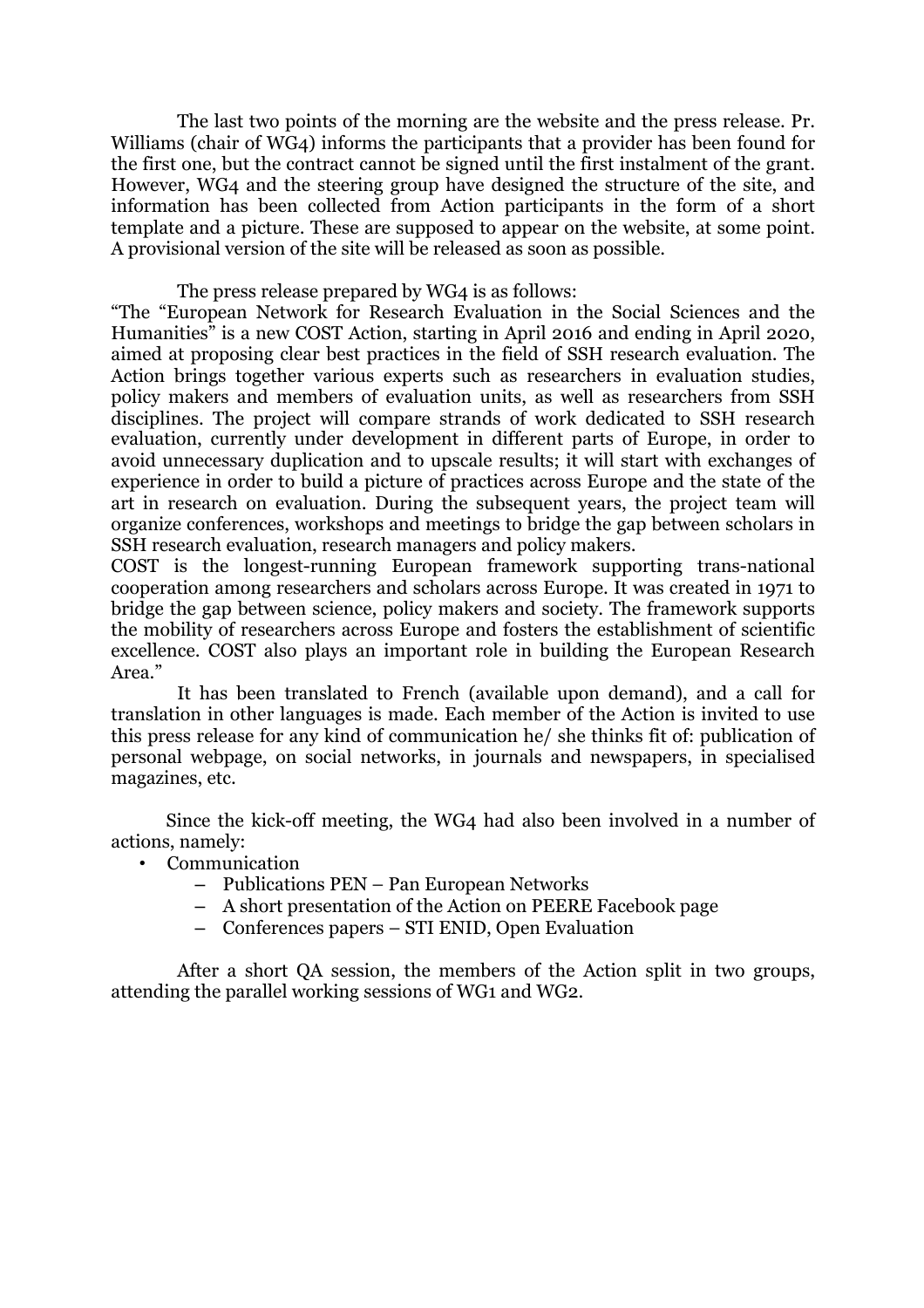### **WG1: first session 11th of July, 11h00-13h00**

Participants: Michael Ochsner (chair), Kate Barker, Karin Byland, Katya DeGiovanni, Diana Eerma, Tim Engels, Aldis Gedutis, Haris Gekic, Raf Guns, Jiri Kolman, Arnis Kokorevics, Ineta Kristovska, Emanuel Kulczyski, Jorge Manana, Stéphanie Mignot, Claudia Oliveira, Ginevra Peruginelli, Hulda Proppe, Ewa Rozkosz, Anna Ruskan, Dagmar Simon, Jolanta Sinkuniene, Yulia Stukalina, Marc Vanholsbeeck, Maja Vehovec, Albena Vutsova, Daniela Wanek, Jelena Zarkovic Rakic.

The first session of the Work Group 1 was a joint session with Work Group 3. The aim of the first session was to get to know each other and to get informed about the research evaluation systems in the countries of the participants. Thus, it was organised as a "tour de table" where all participants had a maximum of 5 minutes to introduce themselves and describe the evaluation practices in their countries.

We concluded that there were many different practices in the countries ranging from no national coordination and different evaluation practices across disciplines at the same university (e.g. Switzerland) to a national point system being applied to all disciplines in almost the same way (e.g. Poland). However, we also identified some clusters of countries applying a similar system (e.g. Czech Republic, Latvia, Poland; Switzerland, Germany, Austria).

With regard to the deliverable (review of evaluation systems in the participating countries), Michael reminded the participants to hand in short information on research evaluation practices in their countries until mid-September.

### **WG2 First session 11th of July, 11h00-13h00**

Participants: Paul Benneworth (chair of the WG), Julia Olmos Penuela, Jose Gabriel Andrade, Marc Caball, Luisa Carvalho, Elena Castro Martinez, Rita Faria, Ioana Galleron, Alexander Hasgall, Liutauras Kraniauskas, Nuno Miguel Lima, Sharon Link, Aline Muller, Rahman Nurkovic, Antun Plenkovic, Gunnar Sivertsen, Eirikuri Smari Sigurdarson, Ewa Rozskoz.

The first part of the session was dedicated to the presentation, made by the Chair of the WG, of the main findings generated by the questionnaire circulated amongst members of the group (see pdf document "CA15137\_Poznan\_WG2\_session1").

During the second part, participants reacted to the presentation and discussed the common starting point and perspectives, so as to start elaborate a "fiche" about SSH societal impact, to be circulated during summer for completion by early autumn.

> **WG1: second session 11th of July, 14h-16h**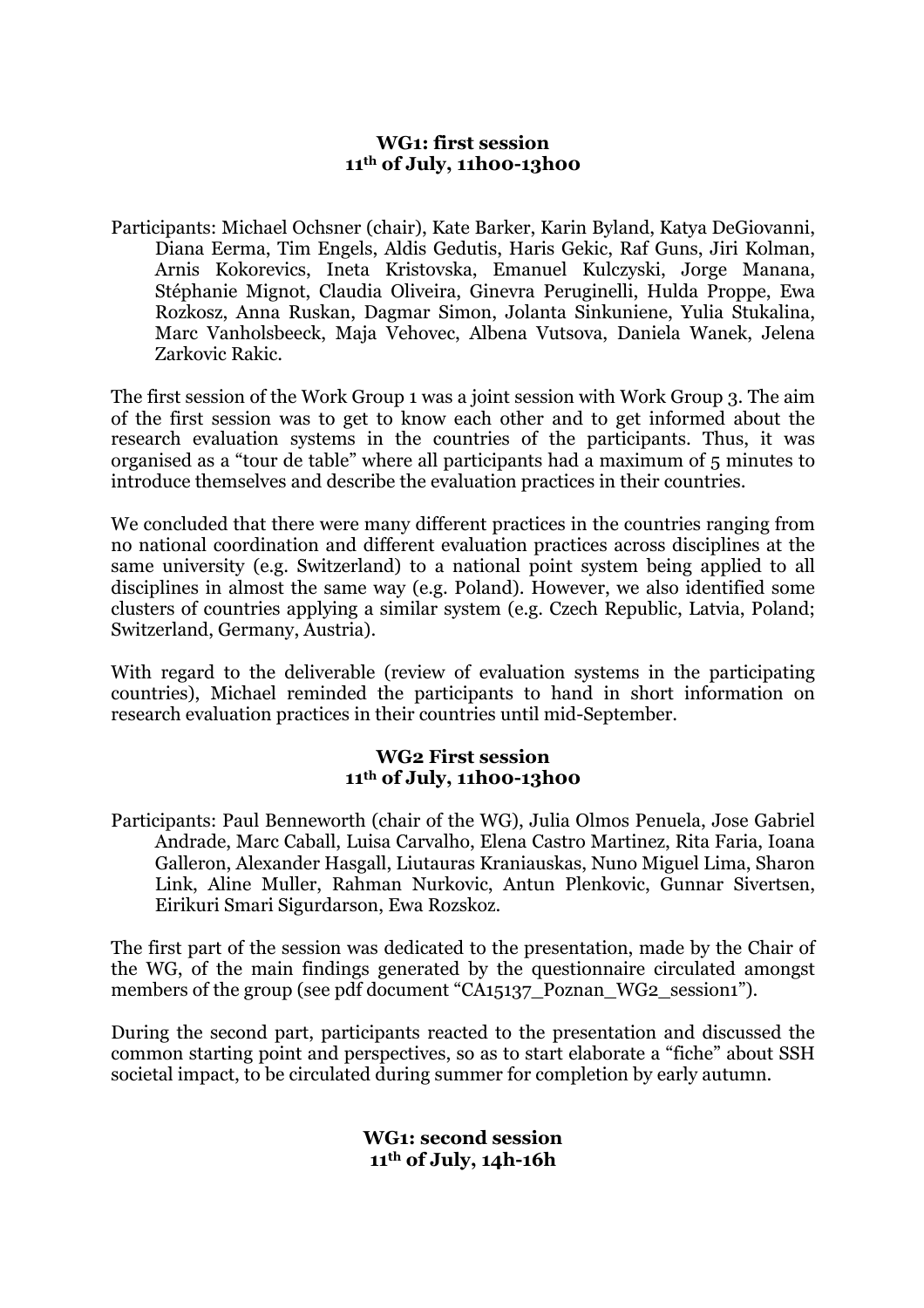Participants: Michael Ochsner (chair), Kate Barker, Karin Byland, Katya DeGiovanni, Diana Eerma, Aldis Gedutis, Jiri Kolman, Ineta Kristovska, Stéphanie Mignot, Hulda Proppe, Ewa Rozkosz, Dagmar Simon, Jolanta Sinkuniene, Jack Spaapen, Yulia Stukalina, Marc Vanholsbeeck, Maja Vehovec, Albena Vutsova, Geoffrey Williams

In the first part of the session, Michael reminded the participants of the goals and deliverables of Work Group 1 and proposed a timeline regarding the deliverables for the first grant period. The time plan was accepted unanimously. Michael also presented the results of a survey among WG1 participants about what research projects on research evaluation in the SSH are currently going on in the participant countries (only a few projects were pointed out that focus exclusively on SSH and even fewer projects apply a bottom-up approach). As means of communication, Michael proposed to use the mailing list of WG1 for general information to all WG1 members and Slack as a means for communication about specific topics on which the WG1 members work together (subgroups). He also introduced simple guidelines to facilitate exchange of files across countries: only ASCII-characters should be used for filenames and no points. A version number at the end of a file is always to be used (e.g. template\_test\_v01). The version number has to be changed whenever something is changed in the document, and never should a file be uploaded with the same version number that is not equivalent to the one downloaded (i.e. no replacement of files).

The second part of the session consisted of the discussion of the deliverables and milestones of the first grant period. The first deliverable is the instalment and feeding of a bibliography on research evaluation in the SSH. The second deliverable consists of the collection of how research is evaluated in the participating countries, which will result in a publication. A milestone consists of an STSM on quality perceptions and criteria of SSH scholars and, finally, the formation of subgroups for research on the topics of WG1.

The third part of the session was dedicated to the last milestone: the formation of subgroups for research on the topics of WG1. Participants can choose to take part in any of the subgroups depending on their expertise and time availability. It is also possible to take part in several subgroups. Each subgroup has one or two responsible(s) who are responsible for organizing the group and drafting reports.

The participants vividly discussed Michael's first suggestions for subgroups. In a collective effort with input from all participants, we agreed upon the following subgroups (and responsible(s) of the subgroups):

- 1) Legal and policy frameworks (Karin Byland)
- 2) Overview of evaluation practices (Aldis Gedutis and Michael Ochsner) (incl. criteria used in evaluations)
- 3) Methods of peer review (Geoffrey Williams and Dagmar Simon) (incl. open peer review, book peer review, peer review vs. metrics)
- 4) Scholars' notions of quality and impact (Michael Ochsner and Stéphanie Mignot)

(incl. quality criteria, criteria for impact from scholars' perspective)

5) SSH scholars' attitudes towards and behaviour regarding evaluation (Marc Vanholsbeeck)

(incl. scholars' reservations and fears, dissemination practices, gaming)

6) Bibliography (Ewa Rozkosz)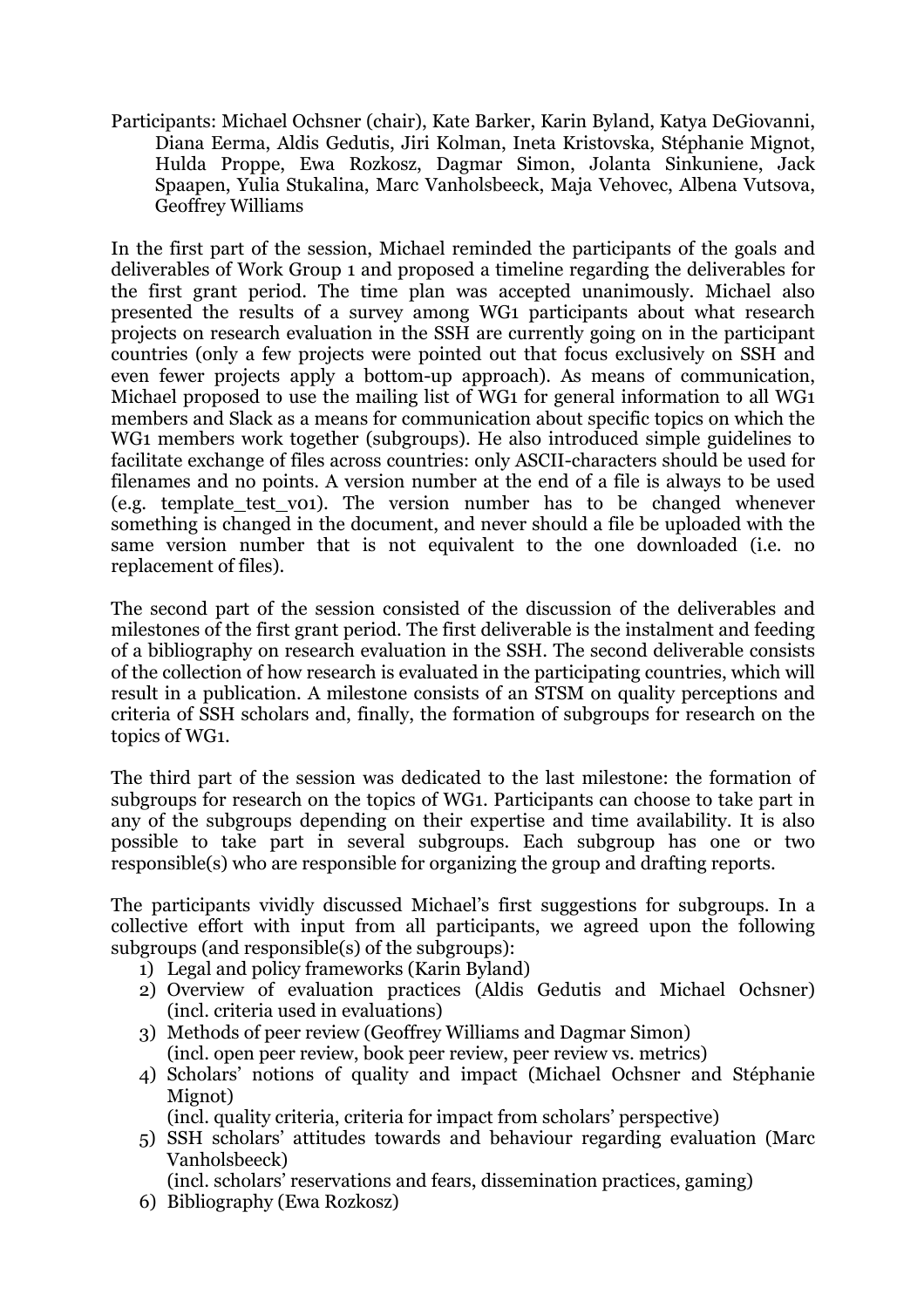It was decided to start with these 6 subgroups and decide later whether more subgroups are to be constituted. It is also possible that new subgroups are built by other participants not present at the Poznan meeting (e.g. it was mentioned – and agreed upon – that a subgroup on the ethics of evaluation would be desirable but there was no person who felt able to take the role of the responsible).

To end the session, the subgroups met and discussed their goals and organisation.

## **WG3: first session 11th of July, 14h00-16h00**

Prior to the Poznań meeting, participants to WG3 from different countries were contacted, asking if they could prepare a short presentation on the (national) database or repository in their own country. The slides will be made available on the ENRESSH website. The following presentations were delivered:

- Flanders, Belgium (Raf Guns, raf.guns@uantwerpen.be)
- Scandinavia: Norway, Sweden, Denmark, Finland (Gunnar Sivertsen, gunnar.sivertsen@nifu.no)
- Portugal (Cláudia Oliveira, claudia.oliveira@ics.ulisboa.pt and Ana Ramos, Ana.Ramos@fct.pt)
- Spain (Jorge Mañana Rodriguez, jorge.mannana@cchs.csic.es)
- Switzerland (Sven Hug, sven.hug@gess.ethz.ch)

# **Meeting of WG4 11th of July, 16h30-18h00**

## Agenda

- 1. Reminder of points raised in opening session
- 2. Website structure;
	- a. Site under construction
	- b. Domain name bought
	- c. Presence on Social networks
- 3. Call for participation in the stakeholder's conference
- 4. Ontology for ENRESSH bibliography and principles of inclusion in the bibliography
- 5. AOB

1. Pr. Williams reminded the members of the central task of the WG, namely:

- The objective of this working group is to ensure a maximum visibility to the Action, among specialists in research evaluation and sociology/ geography of sciences, as well as among political, societal or economic stakeholders and among SSH researchers themselves.
	- Task 1. Compile lists of national and European associations, societies and bodies which might be interested by the achievements of the Action.
	- Task 2. Build annual communication plans (to be submitted to the approval of the Management committee).
	- Task 3. Design, build, feed and maintain the website of the Action, as well as other communication tools (newsletter, RSS feed, etc.)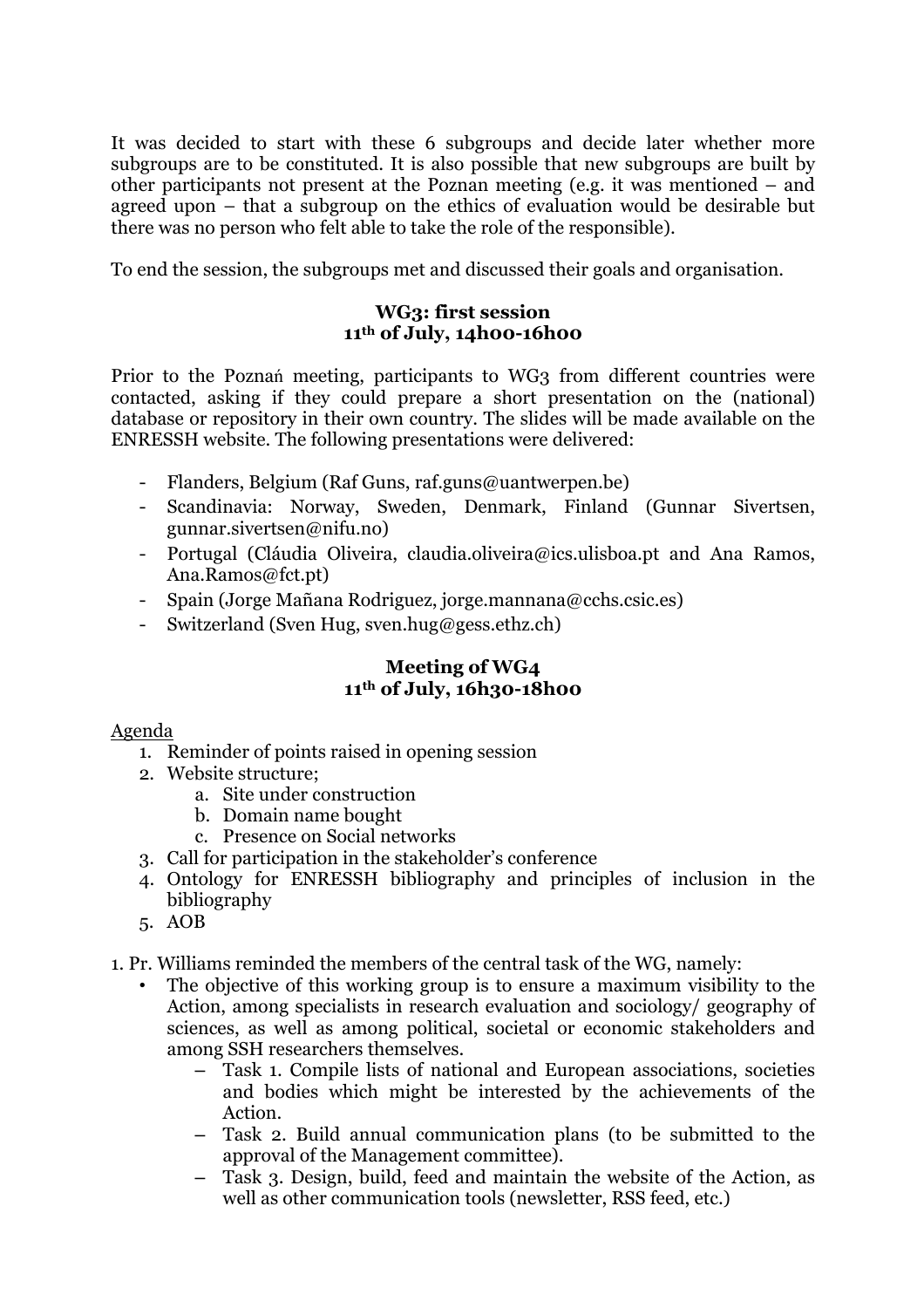- Task 4. When possible, stimulate and coordinate the translation of main deliverables of the Action in other European languages.
- Task 5. Organise the main conferences of the Action.

He insisted on the fact that WG4 should be a small highly dedicated team interacting with all the other WG, who in turn follow closely activities in WG4. This means that all WG4 members should be active in one other WG. As WG4 has a number of management tasks, it is proposed that this be carried out through a series of specialised commissions with WG4 and other members as for website management, stakeholder meetings, dissemination tools etc.

2. Professor Williams informed the group that a temporary version of the website was being prepared and would be put online as soon as the domain name had been bought. It has not been possible to buy the domain name until this very day as the budget agreement had not been signed. This loss of three months of communication was regrettable. The web developer would be coming to Poznan on 12th July and the site should be fully activated within three months. The temporary site would go online immediately. The structure of the site would be as follows:

Home page Featured information ABOUT ESR/ gender issues WG menus Exchange and training Literature

Prof. Williams introduced the work to be carried out in the next few months, notably:

- Building of a list of national and European associations, societies and bodies which can be interested by the achievements of the Action
- Design and implementation of the website
- Creating channels on Social networks
- Bibliography management of literature pertaining to research evaluation, with particular reference to the SSH and creating an ontology to ease access to this data.
- Building a communication plan
- Translation of the main deliverables of the Action where and when possible

Angelo Tramountanis offered to assist with the website and would be present at the meeting with Michal Lew of Expromo, the web designer. Website has now its domain name (www.enressh.eu) and will be ready in 2 months.

Tim Engels informed the participants that he had created a group on LinkedIn and would now proceed to open it up to all members of the action. Paul Benneworth offered to handle the Twitter account and Antun Plenkovic proposed to set up the Facebook group.

José Gabriel Andrade offered to work on a communication plan for the action.

Many participants have expressed their interest in translating the main deliverables of the action, in disseminating through different national channel the cost action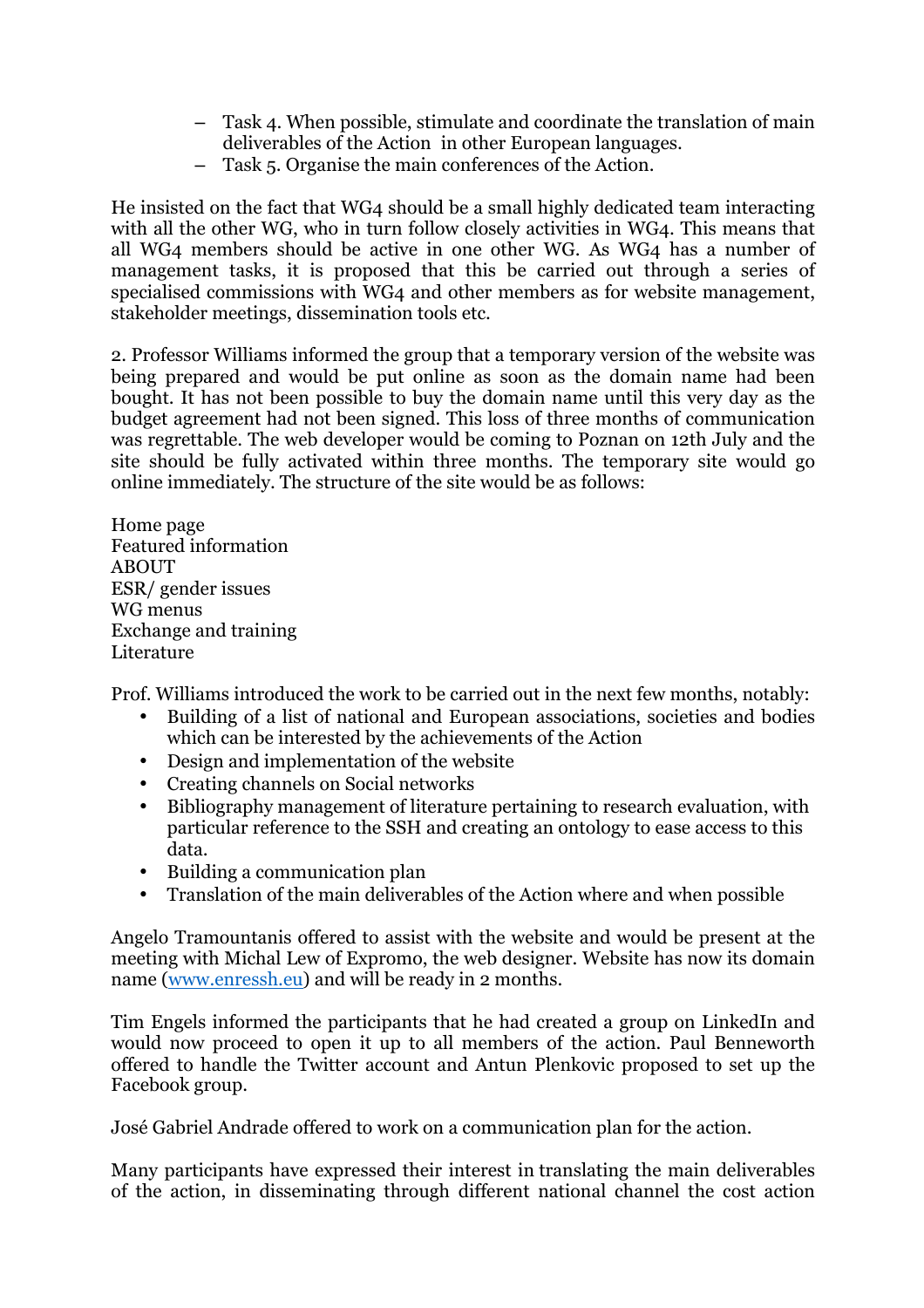activities and in preparing press releases in their countries.

Bibliography management will consider also the bibliography produced by WG1 and WG3, so it is necessary to build a bibliography ontology. Raf Guns indicated that the library information science experts could tackle this.

Prof Williams underlined the need for more data on the who's who file with a deadline of 15 August 2016 so as to prepare a list of potential attendees to stakeholders meeting in Prague.

Prof Williams closed the meeting indicating that the group would next meet at the following ENRESSH meeting in March 2017.

### **SIG ESR meeting 11th of July, 16h30-18h00**

SIG Agenda:

- streamlining the interests of ESR;
- conceiving a strategy for voicing the interests of ESR in the Action.

An initial presentation is done by Jolanta Sinkuniene, the chair of the group (see pdf document "CA15137 Poznan SIG ESR"). It is followed by a discussion on how the SIG for ESR could represent the interests of ESR through the possible medium of interviews. The following aspects have been covered:

- the medium itself: should it be semi-structured interviews, questionnaires, etc. depending on the targets raised (many answers of a more general type from many respondents or specific case studies / personalized stories from fewer respondents)
- who should be the respondents: doctoral students, postdoctoral fellows, ESR?
- basic idea of the content: experience concerning evaluation, fair / unfair treatment, impact on career planning, evaluation as a learning experience, impact on research practices, etc.
- preferable outcome: identification of the most problematic areas ESR face in terms of evaluation, ideas for the training school organized within the Action, a kind of a manual helpful for the future ESR in SSH, a "wake up" call for the evaluators and stakeholders so far as ESR position and problematic issues are concerned.
- possible problems / issues to decide upon: language of the interviews, number of respondents, disciplinary background of respondents, interview type, content design, potential interviewers having in mind the scarcity of ESR within the Action.

Joint agreement on the potential focus: SIG to focus on interviews and case studies of ESR in their respective countries concerning their experience with evaluation and its various aspects (understanding, fair/unfair treatment, learning experience, etc.). Possibly from a cross-disciplinary perspective.

Further direction of activities for shaping up and focusing the SIG for ESR: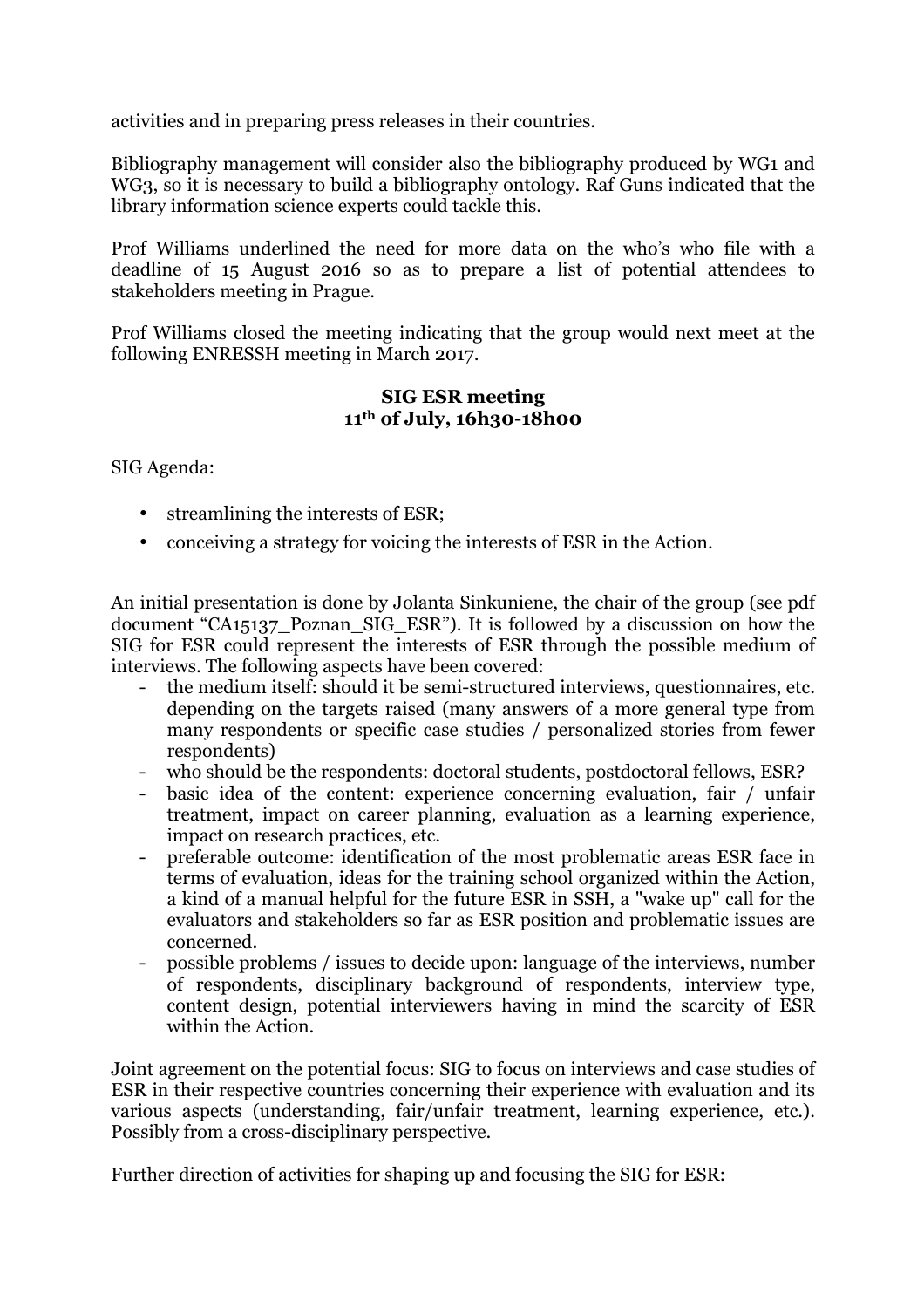- Overview of the literature, on-going projects, etc. concerned specifically with ESR and evaluation.
- Encouragement of a more active participation of ESR in the SIG.
- Interview design.
- Pilot interviews.

### **WG2: second session 12th of July, 9h00-11h00**

The second session of WG2 was based on ideas collected during the first session, and put into shape by the chair and vice-chair of the group. A discussion is engaged on this basis and leads to a series of decisions summarised in the presentation "CA15137\_WG2\_session2".

### **WG3: second session 12th of July, 9h00-11h00**

The group continued with presentations about databases or repositories in various countries:

- Czech Republic (Jiří Kolman, kolman.j@czechglobe.cz)
- Latvia (Arnis Kokorevics, arnis.kokorevics@lzp.gov.lv)
- Lithuania (Jolanta Sinkuniene, jolanta2palmeris@gmail.com)
- Poland (Emanuel Kulczycki, emek@amu.edu.pl)

In addition input regarding the Estonian national system, which is well documented at www.etis.ee was provided.

Several issues were discussed in response to one or more presentations included:

- the question of how best to deal with 'predatory' Open Access journals. This is an issue in many European countries, for which various data sources are used (Beall's list, Open Access Scholarly Publishers Association, Directory of Open Access Journals). The Scandinavian countries are working towards a formal collaboration with Directory of Open Access Journals.
- the importance of local language. Especially the Humanities have a strong relation to the language and culture that they study; this is part of the societal relevance of SSH research.
- the fact that WG3 should focus not just on databases but also on how they are used, e.g. whole versus fractional counting (cf. task 3: rules and procedures for databases).
- the need to address new ('modern') output types, such as multimedial products, in analyses of SSH scholarly production. The WG agreed to address this issue, relating to its task 5, in one of the next meetings.

The working group agreed upon starting the following initiatives:

- A thorough overview of existing databases will be created. This is listed as a milestone for WG3. Towards this end a fact sheet will be created and circulated among presenters at the meeting and other WG participants. The goal is to have an overview by the end of September.

*Contact*: Raf Guns, Tim Engels

- An extension of the article 'Taking scholarly books into account'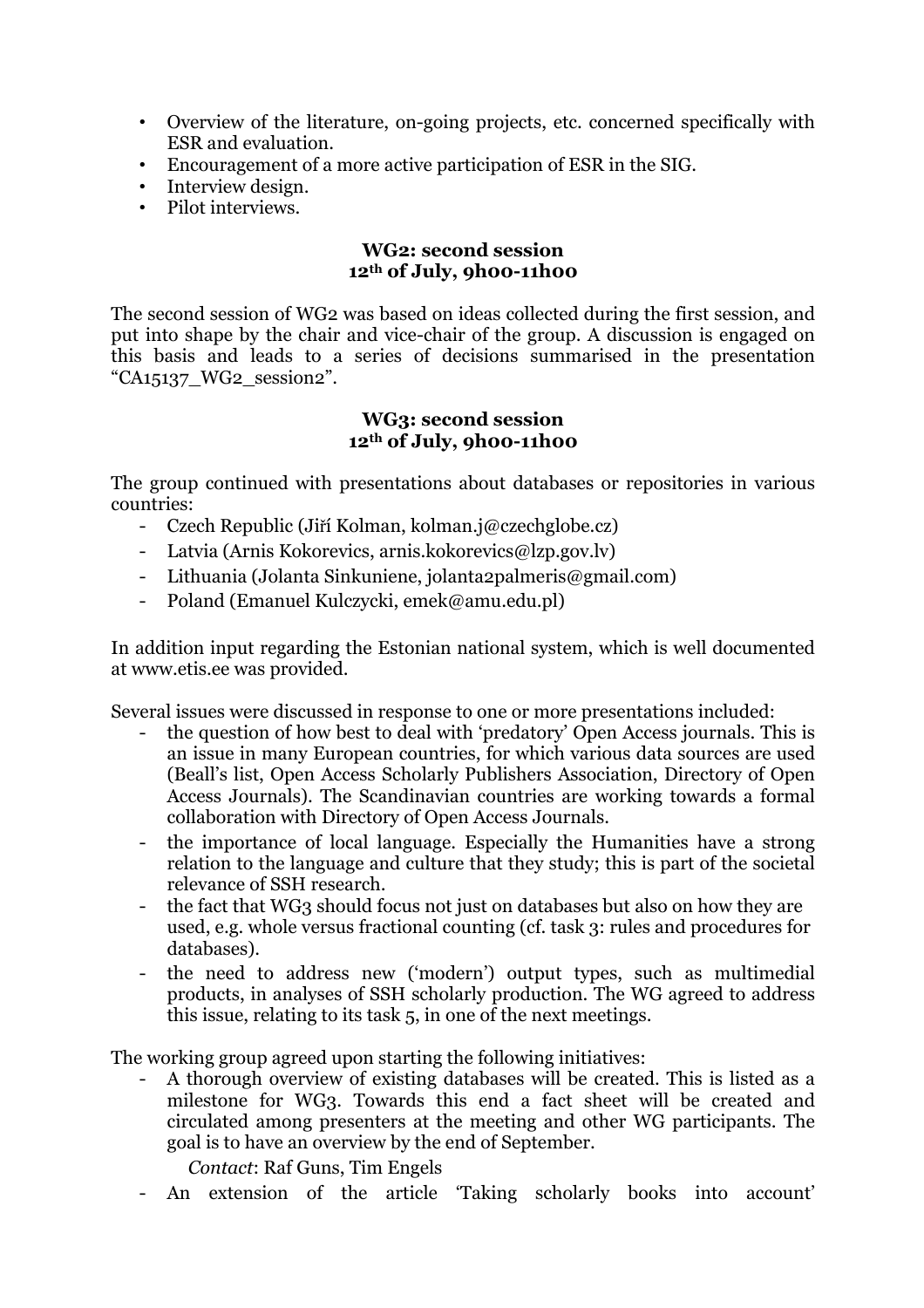(http://link.springer.com/article/10.1007/s11192-016-1886-5) to other countries will be written. Input from additional countries and participants is welcome. This new paper will be structured by questions like 'What types of book publications are taken into account? How are publishers considered? What criteria are used per book or per chapter? What is the role of book series?' etc.

*Contact*: Jorge Mañana Rodriguez

- A study will be carried out on the context and proposed uses of national publication databases and local repositories. This way evidence can be found for intended as well as unintended effects of such databases. *Contact*: Sven Hug

For all of these, input from and collaboration with other WG participants is highly welcome, regardless of whether they have attended the Poznan meeting.

More generally, the WG chair invites all WG participants to consider possibilities for bilateral or multilateral collaboration. Criteria for COST production are that COST support is mentioned, the result is publicly available, at least two countries in the network should be involved, and the research has started as a result of the COST action. One proposal is an extension of the 2005-2009 comparison of the evolution of publication patterns in Flanders and Norway to 2005-2014, with among other things an analysis of (de)concentration as a measure of internationalization.

### **Final plenary meeting July 12th, 11h30-12h30**

During the final plenary meeting, each WG leader reports about the progress made in the group during the two days and the subsequent tasks (see pdf document "CA15137 Poznan final meeting").

In addition, the leader of WG4 announces that the domain name has been bought and the provisional version of the website has been put on line at the address: www.enressh.eu

(Addition: the first call for STSM has been published since on this website on the 18th of August 2016).

The chair announces the next steps of the Action:

- dissemination event: a roundtable dedicated to the Action, organised at the STI-ENID conference in Valencia, in September 2017. The chair thanks all participants of the Action who will contribute to this roundtable in spite of the fact that their participation will not be financially supported by the Action. The roundtable is meant to present the problems of SSH evaluation, as conceptualised by ENRESSH, as well as the possible solutions our Action recommends. It will be a way to engage with an international audience, and to gather input from this.
- dissemination event: a presentation of the Action will be made at the Open Evaluation conference in Vienna, October 2017.
- the stakeholders' conference in Prague, January 2017. The aim of this meeting is to achieve early engagement with institutional key players in research evaluation in Europe; it is conceived as well as a tool to collect needs, and to circulate ideas, methods and best practices, as researched by members of the Action. The meeting will gather a very small number of participants from the Action, who will act as keynote speakers and moderators of debates. If budgetary possible, the meeting will be preceded by a one day inter-WG